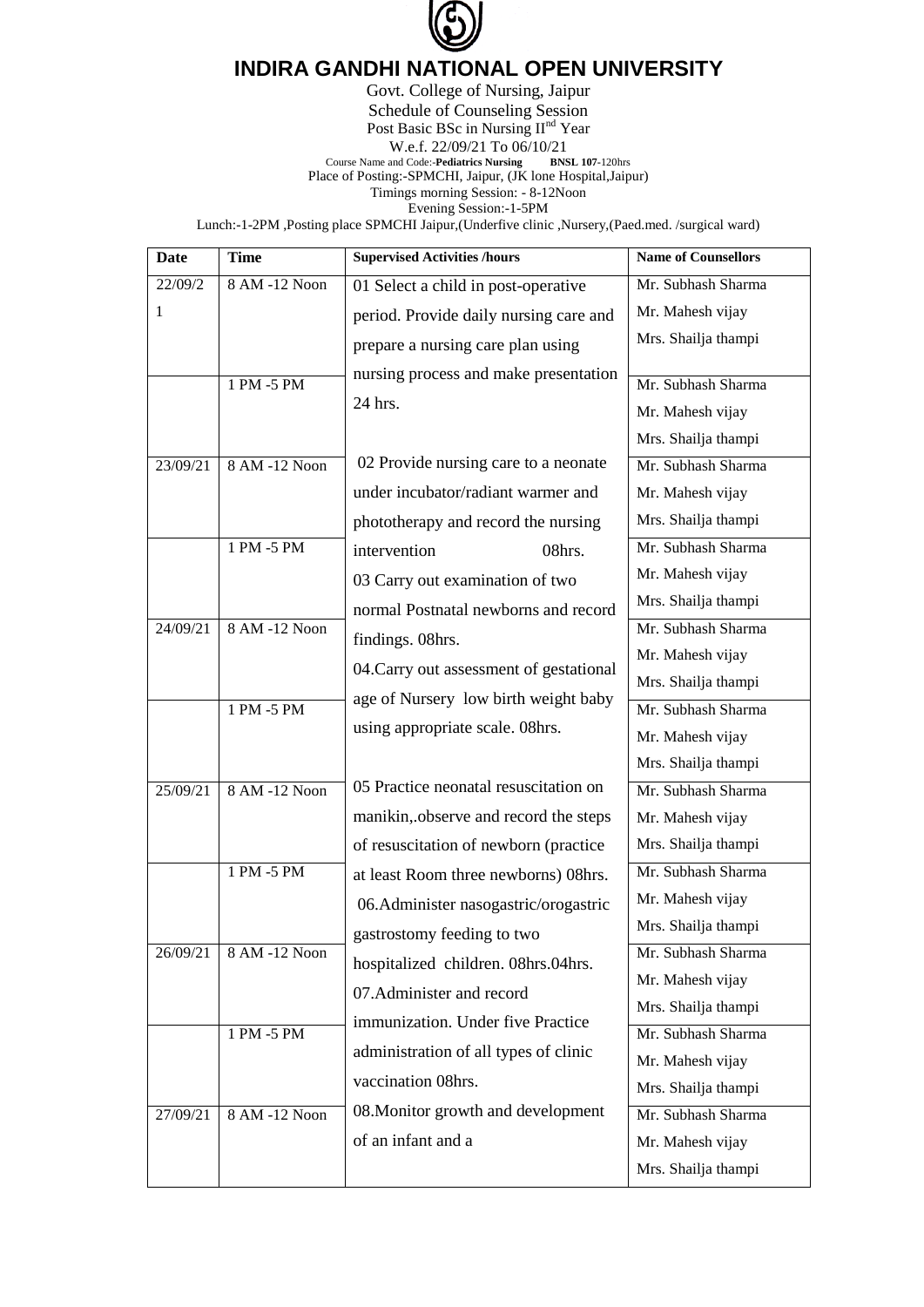

## **INDIRA GANDHI NATIONAL OPEN UNIVERSITY**

Govt. College of Nursing, Jaipur Schedule of Counseling Session Post Basic BSc in Nursing II<sup>nd</sup> Year W.e.f.  $22/09/21$  To  $06/10/21$ <br>and Code:-**Pediatrics Nursing** BNSL 107-120hrs **Course Name and Code:-Pediatrics Nursing** Place of Posting:-SPMCHI, Jaipur, (JK lone Hospital,Jaipur) Timings morning Session: - 8-12Noon Evening Session:-1-5PM

Lunch:-1-2PM ,Posting place SPMCHI Jaipur,(Underfive clinic ,Nursery,(Paed.med. /surgical ward)

|          | 1 PM -5 PM    |                                          | Mr. Subhash Sharma  |
|----------|---------------|------------------------------------------|---------------------|
|          |               | toddler/preschooler.Record it. 08hrs.    |                     |
|          |               |                                          | Mr. Mahesh vijay    |
|          |               | 08. Select a child in medical ward and   | Mrs. Shailja thampi |
| 28/09/21 | 8 AM -12 Noon | provide nursing care. Write a case       | Mr. Subhash Sharma  |
|          |               | study, highlighting the diagnostic       | Mr. Mahesh vijay    |
|          |               | investigations, procedure assisted       | Mrs. Shailja thampi |
|          | 1 PM -5 PM    | and/or carried out, independently and    | Mr. Subhash Sharma  |
|          |               |                                          | Mr. Mahesh vijay    |
|          |               | present the case study.                  | Mrs. Shailja thampi |
| 29/09/21 | 8 AM -12 Noon | 09. Prepare, observe and assist in       | Mrs Manju Gupta     |
|          |               | various, diagnostic investigations e.g.  | Mr. Ashok Yadav     |
|          |               | LP/Biopsy, sample collection etc.        | Mrs. Reena          |
|          |               | 32hrs                                    |                     |
|          | $1$ PM -5 PM  | 10. Demonstrate administration of oral-  | Mrs Manju Gupta     |
|          |               | Paed./Med. medication (select at least   | Mr. Ashok Yadav     |
|          |               | five cases). Calculate and record        | Mrs. Reena          |
| 30/09/21 | 8 AM -12 Noon | dosage. 04hrs.                           | Mrs Manju Gupta     |
|          |               | Demonstrate administration of            | Mr. Ashok Yadav     |
|          |               |                                          | Mrs. Reena          |
|          | $1 PM - 5 PM$ | injection/fluid therapy (select at least | Mrs Manju Gupta     |
|          |               | five clinic cases). Calculate and record | Mr. Ashok Yadav     |
|          |               | fluid requirements. 04hrs                | Mrs. Reena          |
| 01/10/21 | 8 AM -12 Noon | 11 Plan and conduct health teaching      | Mrs Manju Gupta     |
|          |               | on the assigned topic. Conduct           | Mr. Ashok Yadav     |
|          |               | incidental health teaching on the basis  | Mrs. Reena          |
|          | 1 PM -5 PM    | of felt need. 04hrs.                     | Mrs Manju Gupta     |
|          |               |                                          | Mr. Ashok Yadav     |
|          |               |                                          | Mrs. Reena          |
| 02/10/21 | 8 AM -12 Noon |                                          | Mrs Manju Gupta     |
|          |               |                                          | Mr. Ashok Yadav     |
|          |               |                                          | Mrs. Reena          |
|          | 1 PM -5 PM    |                                          | Mrs Manju Gupta     |
|          |               |                                          | Mr. Ashok Yadav     |
|          |               |                                          | Mrs. Reena          |
| 03/10/21 | 8 AM -12 Noon |                                          | Mrs Manju Gupta     |